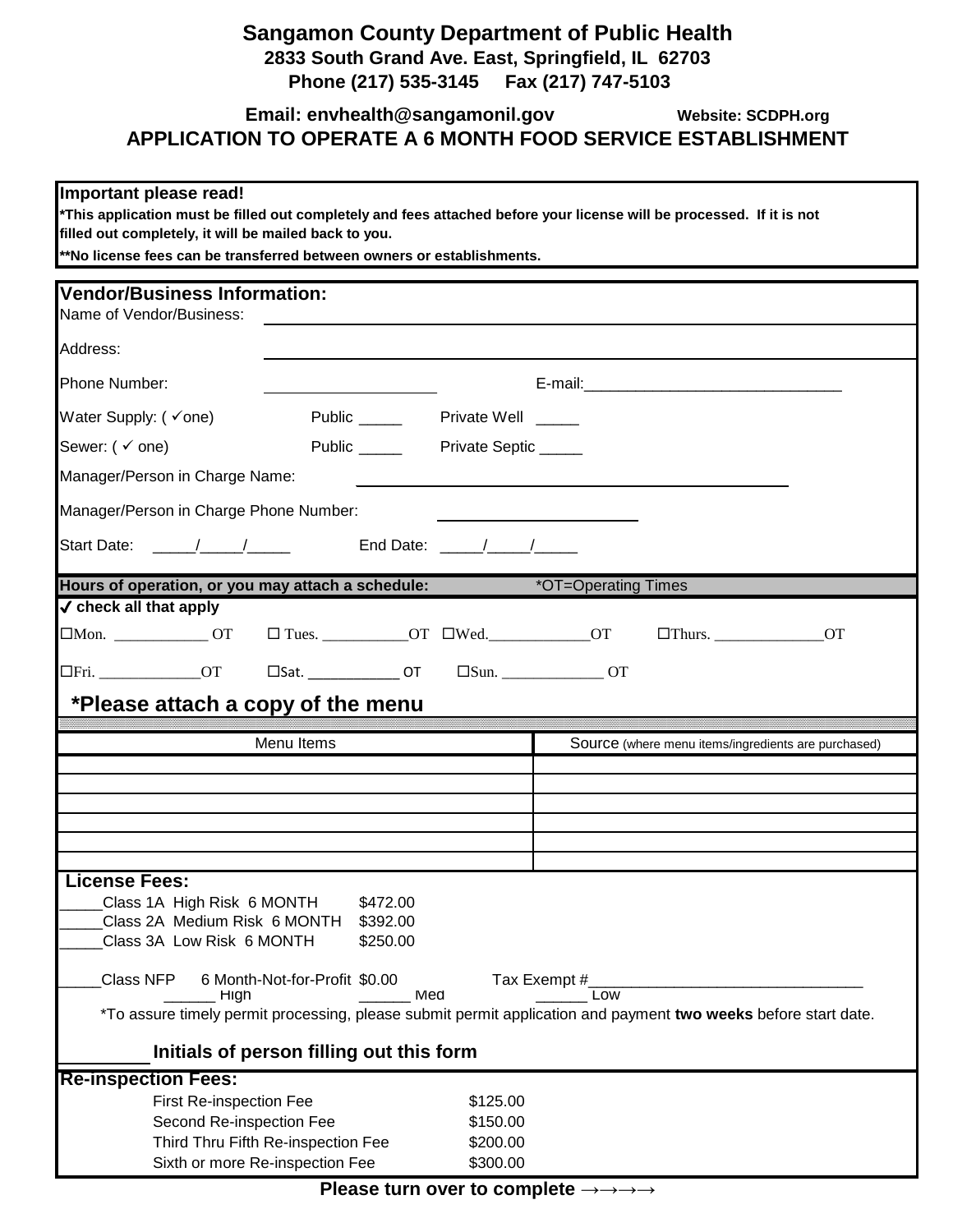| IL Certified Food Service Manager Name                                                        | <b>Identification Number</b>                                                                                                                                                                                                                                                                                                                                                                                     | <b>Expiration Date</b> |
|-----------------------------------------------------------------------------------------------|------------------------------------------------------------------------------------------------------------------------------------------------------------------------------------------------------------------------------------------------------------------------------------------------------------------------------------------------------------------------------------------------------------------|------------------------|
|                                                                                               |                                                                                                                                                                                                                                                                                                                                                                                                                  |                        |
|                                                                                               |                                                                                                                                                                                                                                                                                                                                                                                                                  |                        |
| through passing a test that is part of an ACCREDITED PROGRAM.<br>FOOD preparation. (Low Risk) | 2-102.12 Certified Food Protection Manager<br>(A) The PERSON IN CHARGE shall be a certified FOOD protection manager who has shown proficiency of required information<br>(B) This section does not apply to certain types of FOOD ESTABLISHMENTS deemed by the REGULATORY AUTHORITY to pose<br>minimal risk of causing, or contributing to, foodborne illness based on the nature of the operation and extent of |                        |
| <b>Owner Information:</b><br>Owner Name:                                                      |                                                                                                                                                                                                                                                                                                                                                                                                                  |                        |
| Owner Address:                                                                                |                                                                                                                                                                                                                                                                                                                                                                                                                  |                        |
|                                                                                               | City                                                                                                                                                                                                                                                                                                                                                                                                             | State                  |
| Phone Number:                                                                                 |                                                                                                                                                                                                                                                                                                                                                                                                                  |                        |
| Name of Person responsible for Receiving Billings & Mailings:                                 |                                                                                                                                                                                                                                                                                                                                                                                                                  |                        |
| Mailing/Billing Address:                                                                      |                                                                                                                                                                                                                                                                                                                                                                                                                  |                        |
|                                                                                               | City                                                                                                                                                                                                                                                                                                                                                                                                             |                        |
| Phone Number:                                                                                 |                                                                                                                                                                                                                                                                                                                                                                                                                  |                        |
|                                                                                               | By signing this application you are stating that all of the information on the front and back of this form is<br>true and correct, and that if there are any changes to this information you are responsible for notifying the<br>the Sangamon County Department of Public Health of the changes in a timely manner.                                                                                             |                        |
|                                                                                               | Date and the contract of the contract of the contract of the contract of the contract of the contract of the contract of the contract of the contract of the contract of the contract of the contract of the contract of the c                                                                                                                                                                                   |                        |
|                                                                                               |                                                                                                                                                                                                                                                                                                                                                                                                                  |                        |
|                                                                                               | <b>For Official Use Only</b>                                                                                                                                                                                                                                                                                                                                                                                     |                        |
|                                                                                               | Approval Date: //                                                                                                                                                                                                                                                                                                                                                                                                |                        |
| Director of Public Health: New York 1999                                                      |                                                                                                                                                                                                                                                                                                                                                                                                                  |                        |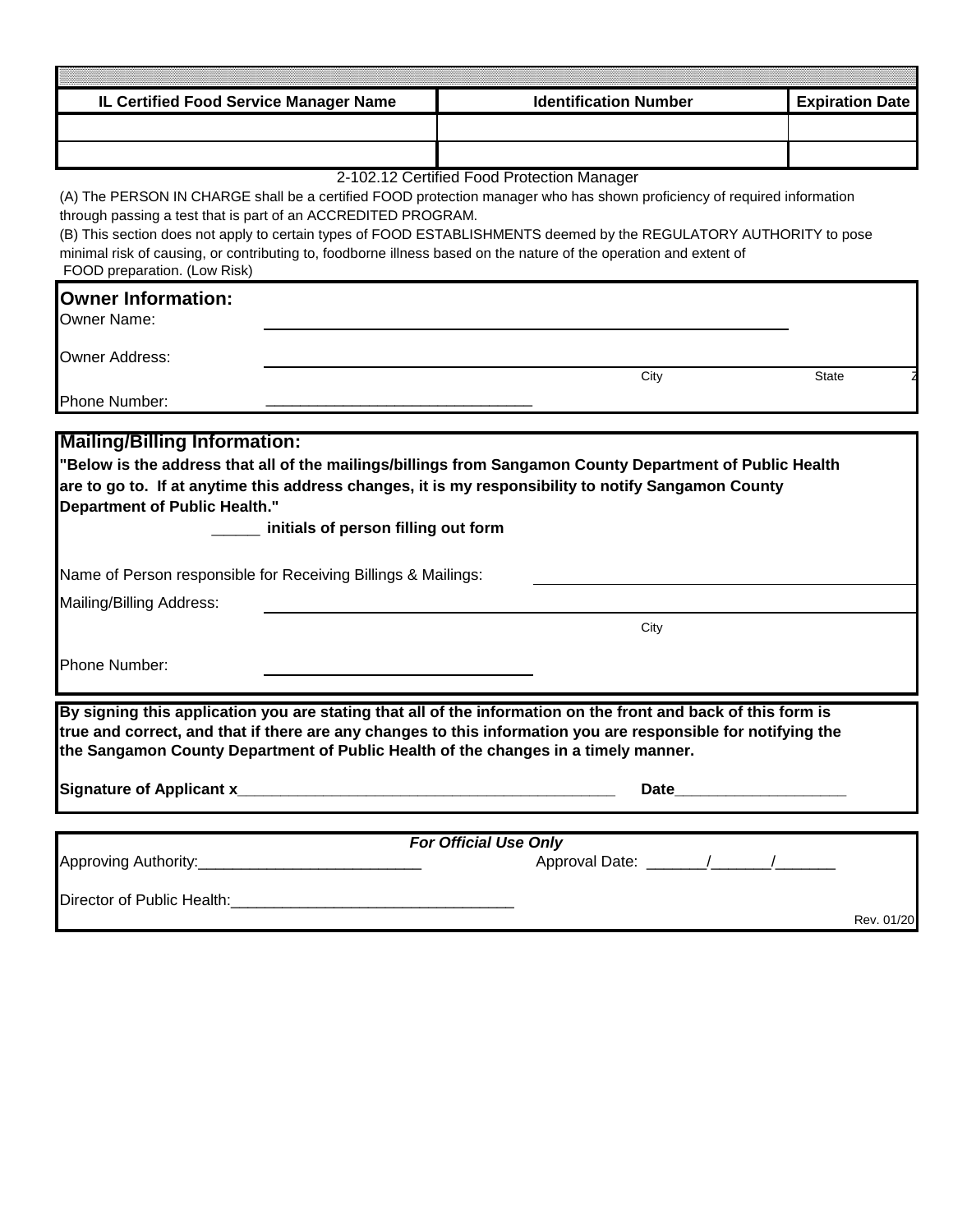$\checkmark$